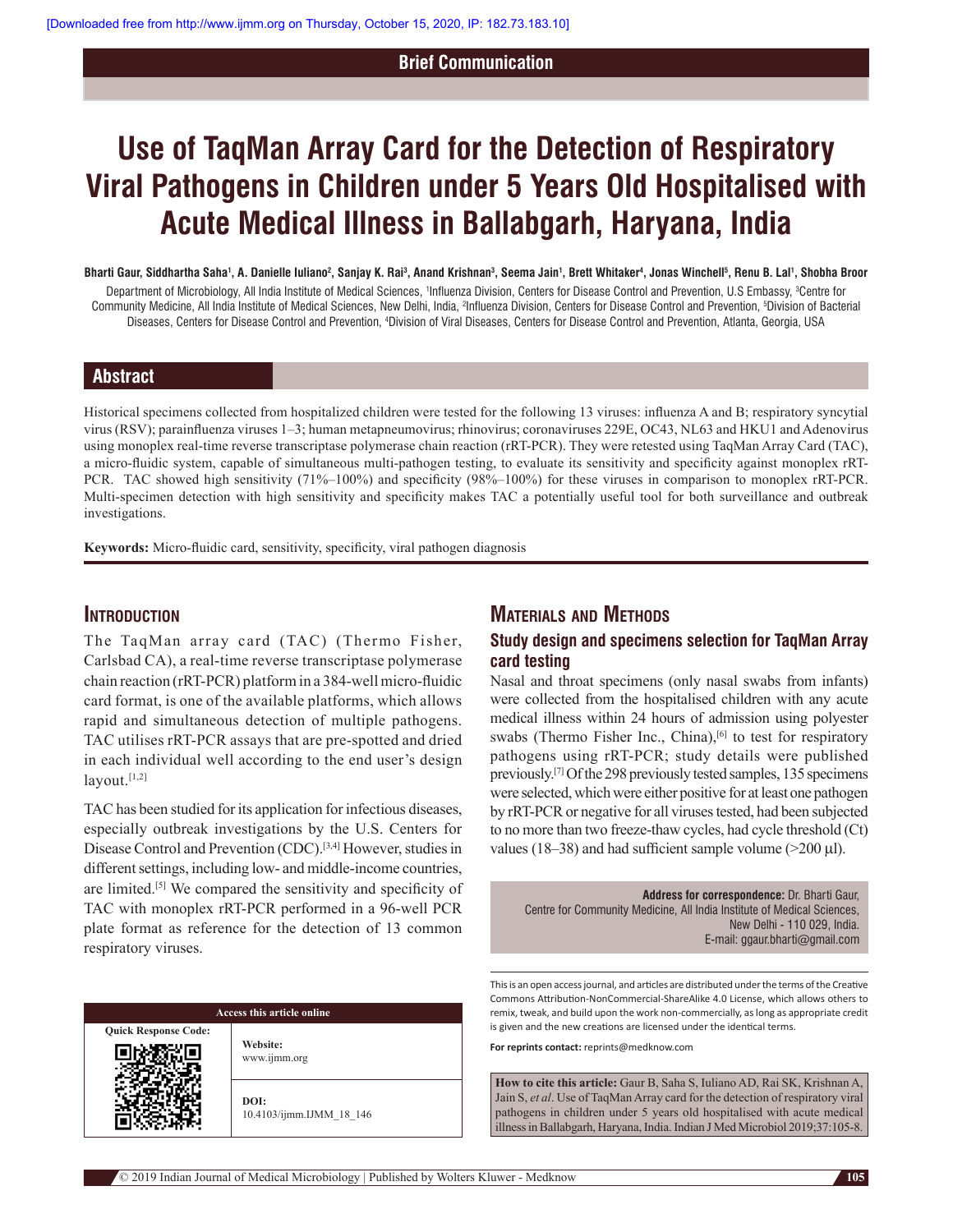Gaur, *et al*.: Use of TAC for detection of respiratory pathogens

## **Molecular testing of viruses using real‑time reverse transcriptase polymerase chain reaction and TaqMan Array card**

The steps involved in both the methods are compared in Table 1. The TAC used in this study was designed to test six specimens and included negative temperature coefficient, positive temperature coefficient, internal plate control and a panel of 31 monoplex rRT-PCR assays for 16 viral and 14 bacterial targets. A total volume of 100 μl of master-mix and total nucleic acid (TNA) was loaded. Final volume of master-mix contained similar concentration of primer and probe as in rRT-PCR. Primers and probes used were designed and synthesised at CDC.<sup>[2,8]</sup> Clinical and analytical validations for each assay (sensitivity, specificity and limit of detection) have also been determined at CDC.<sup>[2]</sup>

The reaction mixes for each specimen were prepared in a clean assay setup room, using AgPath-ID One-step RT-PCR kits as per the CDC protocol.<sup>[2]</sup> All TAC runs were performed on the Thermo Fisher Scientific Inc., ViiA™ 7 real-time PCR instrument using the AgPath-ID One-Step RT-PCR kit (Thermo Fisher Scientific Inc., Foster City, CA). A Ct value of 43 was considered as cut-off value for interpretation as positive or negative for both the methods.

#### **Statistical analysis**

Sensitivity and specificity of the TAC for different pathogens were analysed using Stata 12 (StataCorp LP version 12, College Station, Texas, US) with monoplex rRT-PCR results as reference. The concordance between TAC and rRT-PCR for each pathogen in the same specimen was assessed using Cohen's kappa coefficient.[9]

## **results**

As summarised in Table 1, using monoplex rRT-PCR, the total time was  $9-10$  h, whereas TAC required  $\sim$ 3–4 h to complete the testing. Of 135 specimens tested using monoplex rRT-PCR assays, 85 (63%) specimens were found positive including nine specimens with co-detections, whereas 81 (60%) specimens were found positive including eight co-detections using TAC. Using monoplex rRT-PCR, respiratory syncytial virus (RSV) (33, 24%) was most commonly detected, followed by rhinovirus (Rhiv)  $(16, 12\%)$ ; influenza B  $(8, 6\%)$  and influenza A, adenovirus (AdV), parainfluenza viruses (PIV), human metapneumovirus (hMPV) and coronaviruses (CoV) (7 each, 5%). Using TAC, RSV remained the most commonly detected virus (29, 22%), followed by Rhiv (16, 12%), influenza A and B viruses  $(8 \text{ each}, 6\%)$ , AdV  $(7, 5\%)$ , PIV (7, 5%), hMPV (6, 4%) and CoV (6, 4%).

In comparison to rRT-PCR, sensitivity and specificity of TAC ranged between 72%–100% and 98%–100%, respectively [Figure 1]. The highest sensitivity of TAC was for influenza A and B viruses (100%) and lowest for PIV (71%) and AdV (71%). Positive predictive value was highest for influenza B, RSV, hMPV and CoV (each 100%) and lowest for AdV (71%) and PIV (71%) using the TAC assay. RSV (96%) had the lowest negative predictive value, but all negative predictive values were relatively high (98%–100%). Cohen's kappa coefficient ranged from 0.69 to 1.0 for different pathogens and was lowest for AdV (0.69, 95% confidence interval [CI]: 0.4–0.9) and PIV (0.69, 95% CI: 0.4–0.9) and highest for influenza B virus (1.0, one-sided CI: 1.0).

| Table 1: Comparison of methods for TaqMan Array Card assays with monoplex real-time reverse transcriptase |  |  |
|-----------------------------------------------------------------------------------------------------------|--|--|
| polymerase chain reaction assays for respiratory viral pathogens                                          |  |  |
|                                                                                                           |  |  |

| <b>Molecular tools</b>                    | rRT PCR                                                                                                                                                                                                                                                                                                                                                                                                         | <b>TAC</b>                                                                                                                                                                                                                                                  |
|-------------------------------------------|-----------------------------------------------------------------------------------------------------------------------------------------------------------------------------------------------------------------------------------------------------------------------------------------------------------------------------------------------------------------------------------------------------------------|-------------------------------------------------------------------------------------------------------------------------------------------------------------------------------------------------------------------------------------------------------------|
| Extraction platform                       | Roche MagNA Pure LC 2.0 (Roche, Indianapolis, US)                                                                                                                                                                                                                                                                                                                                                               | Magna Pure Compact (Roche Diagnostics, Indianapolis,<br>USA)                                                                                                                                                                                                |
| Extraction protocol                       | 100 $\mu$ L TNA was extracted from 100 $\mu$ L of clinical specimen as<br>per manufacturer's instructions                                                                                                                                                                                                                                                                                                       | 100 μL TNA was extracted from 100 μL of stored clinical<br>specimen as per manufacturer's instructions                                                                                                                                                      |
| Primer and probe used                     | Primers and probes used, were designed and synthesised at CDC                                                                                                                                                                                                                                                                                                                                                   | Primers and probes used, were designed and synthesised<br>at CDC6. Clinical and analytical validations for each<br>assay (sensitivity, specificity and LOD) has also been<br>determined at CDC <sup>[2]</sup>                                               |
| PCR cycling<br>conditions                 | The thermo-cycling conditions for influenza A and B assays were:<br>50°C for 30 min, 95°C for 10 min, and 45 cycles of 95°C for 15<br>s, and 55°C for 30 s with data collection. For other viral assays,<br>the thermo-cycling conditions were: $45^{\circ}$ C for 10 min, 94 $^{\circ}$ C for<br>10 min, and 45 cycles of 94 $\degree$ C for 30 s followed by 60 $\degree$ C for<br>1 min with data collection | Cycling conditions on the ViiA <sup>TM</sup> 7 for TACs were $45^{\circ}$ C<br>for 10 min, $95^{\circ}$ C for 10 min, followed by 45 two-step<br>cycles of 95°C for 20 s and 60°C for 1 min with data<br>collection                                         |
| Interpretation of test                    | A Ct cut-off value of 43 was established and Ct values were<br>interpreted as follows: positive results included Ct values <43,<br>negative results included Ct values $\geq$ 43, and samples with no<br>amplification detected were considered negative                                                                                                                                                        | A Ct cut-off value of 43 was established and Ct values<br>were interpreted as follows: positive results included Ct<br>values <43, negative results included Ct values $\geq$ 43, and<br>samples with no amplification detected were considered<br>negative |
| Time taken to perform<br>the complete run | $9-10h$                                                                                                                                                                                                                                                                                                                                                                                                         | $3-4h$                                                                                                                                                                                                                                                      |

rRT PCR: Real-time reverse transcriptase polymerase chain reaction, TNA: Total nucleic acid, TAC: TaqMan Array card, LOD: Limit of detection, CDC: Centers for disease control and prevention, Ct: Cycle threshold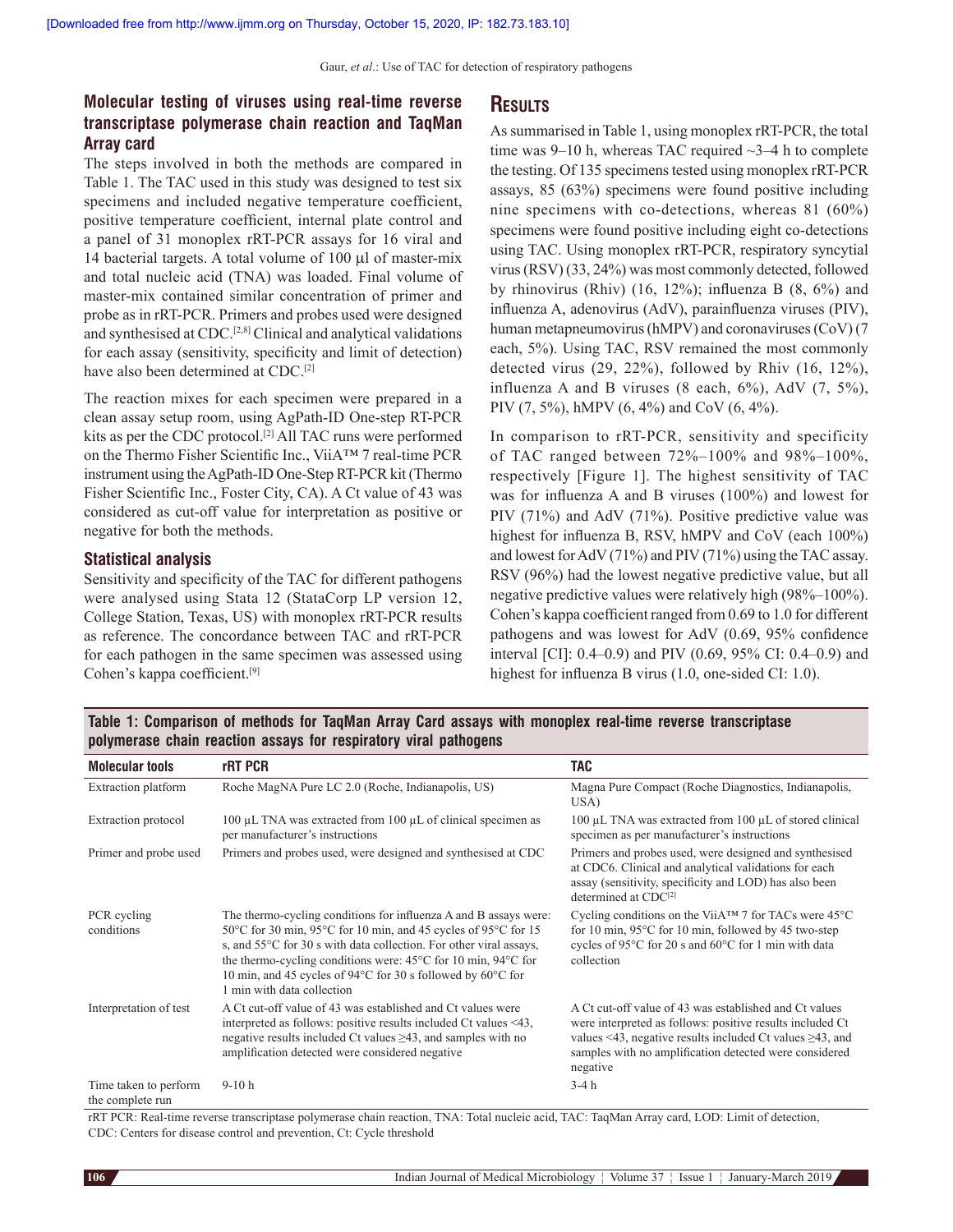Gaur, *et al*.: Use of TAC for detection of respiratory pathogens



**Figure 1:** Sensitivity, specificity and Cohen's Kappa coefficient for the detection of selected respiratory viruses using TaqMan Array card compared to real‑time reverse transcriptase polymerase chain reaction. \*Note: For some viruses, monoplex real‑time reverse transcriptase polymerase chain reaction and TaqMan Array card identified different specimens as positive, so the sensitivity and specificity are not 100%

# **discussion**

In this study, we observed that TAC offers several advantages over monoplex rRT-PCR while maintaining high sensitivity (71%–100%) and specificity (98%–100%) for the respiratory pathogen assays assessed similar to earlier studies.[1,2] Advantages of the TAC included a simple setup, lower specimen volume requirement, efficient consumption of TNA extracts and rRT-PCR reaction reagents and rapid, simultaneous detection of multiple pathogens in a single experiment. The TAC format due to its closed system design requiring less handling of assay and primers/probes minimises the risk for user error and cross-contamination besides requiring fewer tubes.[4,10,11] Furthermore, the TAC can be customised with different assays and configurations, unlike other commercial multi-pathogen detection platforms, which is useful in research settings, conducting disease surveillance or investigating outbreaks of unknown aetiology.[4,8] Conventional monoplex rRT-PCR assays for the detection of respiratory viruses can be tedious, expensive and require large volumes of biological specimens.[2,12] In comparison with monoplex rRT-PCR assays, TAC required 1/3 times less volume of TNA for detecting the same number of pathogens.[8,12]

While the kappa statistic indicated substantial to perfect agreement for all viral pathogens, assays for AdV and PIV showed lower agreement between the two methods (kappa 0.69) compared to assays for the other respiratory viruses. This could be due to several factors such as, but not limited to, assay optimisation on different annealing temperatures and evaporation of reaction volume from incomplete card sealing, which can cause fluorescent anomalies or probe instability. Furthermore, the freeze-thaw degradation of specimens for retesting via TAC may have led to false-negative results.

One of the limitations of our study was wide CIs around the point estimates for TAC sensitivity for CoV, hMPV and PIV, because of few positive samples. Some viruses were not very prevalent, including PIV and CoV, making it difficult to interpret their sensitivity and specificity. We could test for 135 specimens out of 298 because of limited number of cards available for this study.

In spite of higher throughput of TAC card than rRT-PCR when used for multiple pathogens, its use in low-resource settings may not yet be feasible because of the high cost of ViiA™ 7 machine. Further, in case of failure of an assay for even one target pathogen, the entire set of targets in the card have to be repeated, unlike in monoplex, where individual wet assay can be performed for failed targets, which also makes TAC expensive.

In spite of these limitations, our study demonstrated that TAC results were comparable to monoplex rRT-PCR testing, but took less time for simultaneous detection of common respiratory viruses which might be useful during outbreak investigations.

#### **Financial support and sponsorship**

This study was supported in part by cooperative agreements U01 IP000206 from the Centers for Disease Control and Prevention, Atlanta, US.

#### **Conflicts of interest**

There are no conflicts of interest.

# **references**

- 1. Weinberg GA, Schnabel KC, Erdman DD, Prill MM, Iwane MK, Shelley LM, *et al.* Field evaluation of TaqMan Array Card (TAC) for the simultaneous detection of multiple respiratory viruses in children with acute respiratory infection. J Clin Virol 2013;57:254-60.
- 2. Kodani M, Yang G, Conklin LM, Travis TC, Whitney CG, Anderson LJ, *et al.* Application of TaqMan low-density arrays for simultaneous detection of multiple respiratory pathogens. J Clin Microbiol 2011;49:2175-82.
- 3. Centers for Disease Control and Prevention (CDC). Unexplained Respiratory Disease Outbreak Working Group activities – Worldwide, March 2007-September 2011. MMWR Morb Mortal Wkly Rep 2012;61:480-3.
- 4. Liu J, Ochieng C, Wiersma S, Ströher U, Towner JS, Whitmer S, *et al.* Development of a TaqMan array card for acute-febrile-illness outbreak investigation and surveillance of emerging pathogens, including ebola virus. J Clin Microbiol 2016;54:49-58.
- 5. Saha SK, Islam MS, Qureshi SM, Hossain B, Islam M, Zaidi AK, *et al.* Laboratory methods for determining etiology of neonatal infection at population-based sites in South Asia: The ANISA study. Pediatr Infect Dis J 2016;35:S16-22.
- 6. Kim C, Ahmed JA, Eidex RB, Nyoka R, Waiboci LW, Erdman D, *et al.* Comparison of nasopharyngeal and oropharyngeal swabs for the diagnosis of eight respiratory viruses by real-time reverse transcription-PCR assays. PLoS One 2011;6:e21610.
- 7. Broor S, Dawood FS, Pandey BG, Saha S, Gupta V, Krishnan A, *et al.* Rates of respiratory virus-associated hospitalization in children aged<5 years in rural Northern India. J Infect 2014;68:281-9.
- 8. Harvey JJ, Chester S, Burke SA, Ansbro M, Aden T, Gose R, *et al.* Comparative analytical evaluation of the respiratory TaqMan array card with real-time PCR and commercial multi-pathogen assays. J Virol Methods 2016;228:151-7.